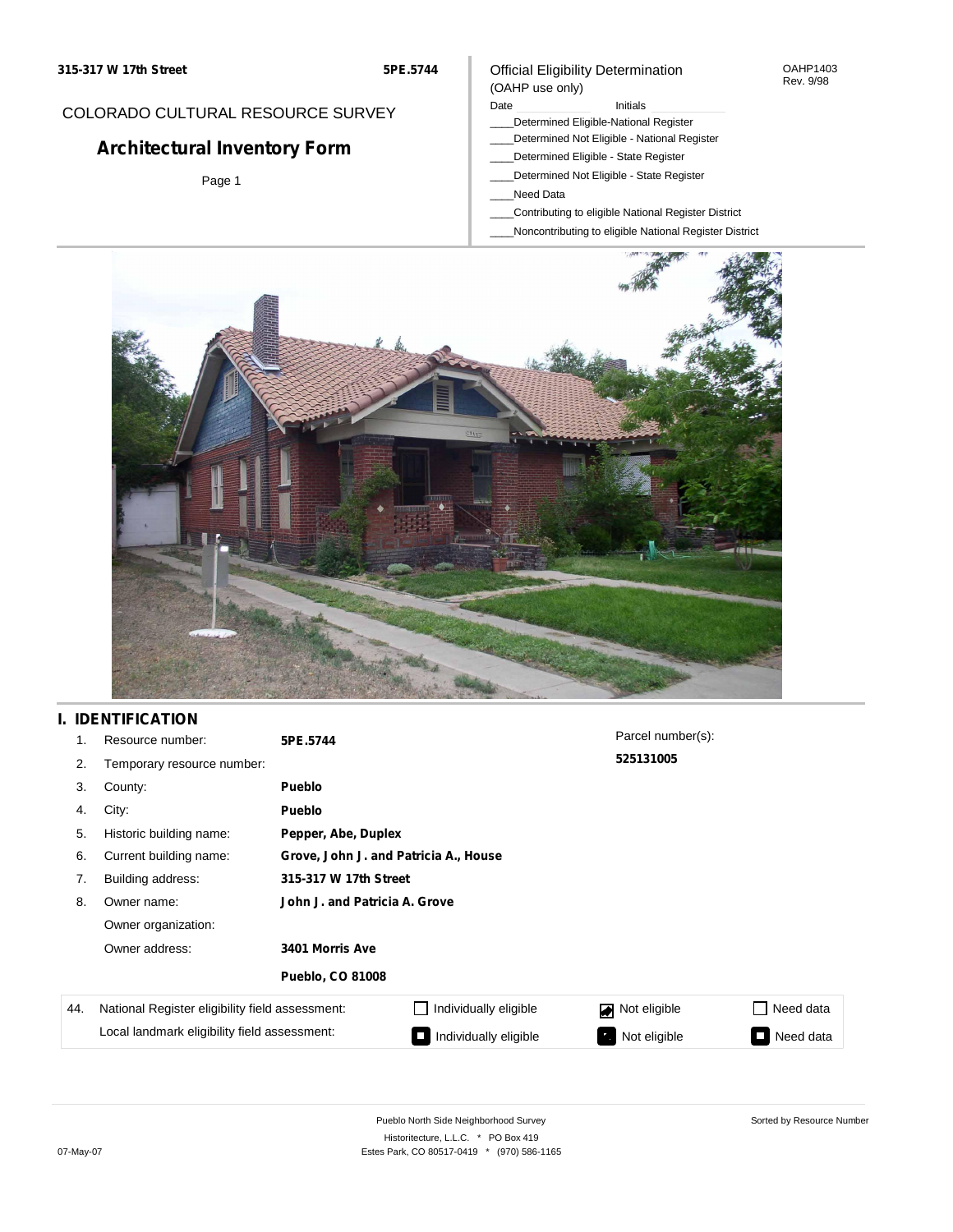Page 2

### **II. GEOGRAPHIC INFORMATION**

| 9.  | P.M.                |           | 6th             |    |    | Township:               |       | <b>20S</b>                       |    |          |           | Range:            | 65W |         |
|-----|---------------------|-----------|-----------------|----|----|-------------------------|-------|----------------------------------|----|----------|-----------|-------------------|-----|---------|
|     |                     | <b>SW</b> | 1/4             | of | NW | 1/4                     | of SE | 1/4                              | of | $NE$ 1/4 |           | of Section        |     | 25      |
| 10. | UTM reference zone: |           |                 |    | 13 |                         |       |                                  |    |          |           |                   |     |         |
|     | Easting:            |           |                 |    |    | 534036                  |       |                                  |    |          | Northing: |                   |     | 4237067 |
| 11. |                     |           | USGS quad name: |    |    | <b>Northeast Pueblo</b> |       |                                  |    |          | Scale:    |                   |     | 7.5     |
|     | Year:               |           |                 |    |    | 1974)                   |       | 1961 (Photorevised 1970 and      |    |          |           |                   |     |         |
|     | 12. $Lot(s)$ :      |           |                 |    |    |                         |       | Lots 17, 18, and 19; Block 24    |    |          |           |                   |     |         |
|     | Addition:           |           |                 |    |    |                         |       | <b>Henry C. Brown's Addition</b> |    |          |           | Year of addition: |     | 1889    |

13. Boundary description and justification:

The boundary, as described above, contains but does not exceed the land historically associated with this property.

Metes and bounds exist:

П

## **III. ARCHITECTURAL DESCRIPTION**

| 14. | Building plan (footprint, shape):    | <b>U-Shaped Plan</b>                        |                       |
|-----|--------------------------------------|---------------------------------------------|-----------------------|
|     | Other building plan descriptions:    |                                             |                       |
| 15. | Dimensions in feet (length x width): | 2,099 square feet                           |                       |
| 16. | Number of stories:                   | 1                                           |                       |
| 17. | Primary external wall material(s):   | <b>Brick</b>                                | Other wall materials: |
|     |                                      |                                             |                       |
| 18. | Roof configuration:                  | <b>Gabled Roof/Side Gabled Roof</b>         |                       |
|     | Other roof configurations:           |                                             |                       |
| 19. | Primary external roof material:      | <b>Terra Cotta Roof</b>                     |                       |
|     | Other roof materials:                |                                             |                       |
| 20. | Special features:                    | Fence                                       |                       |
|     |                                      | <b>Garage/Attached Garage</b>               |                       |
|     |                                      | Chimney                                     |                       |
|     |                                      | Porch                                       |                       |
|     |                                      | <b>Ornamentation/Decorative Terra Cotta</b> |                       |

#### 21. General architectural description:

Oriented to the south, this duplex rests on a concrete foundation, veneered in brown, raked brick. Basement windows are paired, single-light casement. A red, raked-brick veneer clads the exterior walls. The watertable features a pattern of alternating brown and red bricks. Blue-painted, square-cut wood shingles cover the gables. Windows are generally 5 (vertical)-over-1-light, **double-hung sash, with cream-painted wood frames and brown-brick sills. Flanking either side of engaged chimneys** protruding from the south ends of the east and west elevations are 5 (vertical)-light casement windows. Beneath these windows is a panel of buff-colored brick set in an angled pattern. The same brick appears in a round-arch panel in the center of the hearths. Identical, front-gabled porches protrude from either end of the south elevation. They have brick kneewalls and piers, with cream-colored, diamond-shaped, terra cotta inlays. The doorways opening onto the porches host 1-panel, 1-light, oak doors, with a protruding, dentiled locking rail. The east door opens behind an aluminum-frame storm door and the west behind a wood-frame storm door. The rear elevation has front-gabled, enclosed porches on either end. Both porches have cream-painted beadboard and a pair of 4 (vertical)-light windows. Doors into the house are 5-panel wood; doors into garage are 3-panel, 3-light. Red terra cotta tiles cover the side-gabled roof. The shaped rafter and perlin ends are exposed, and the gables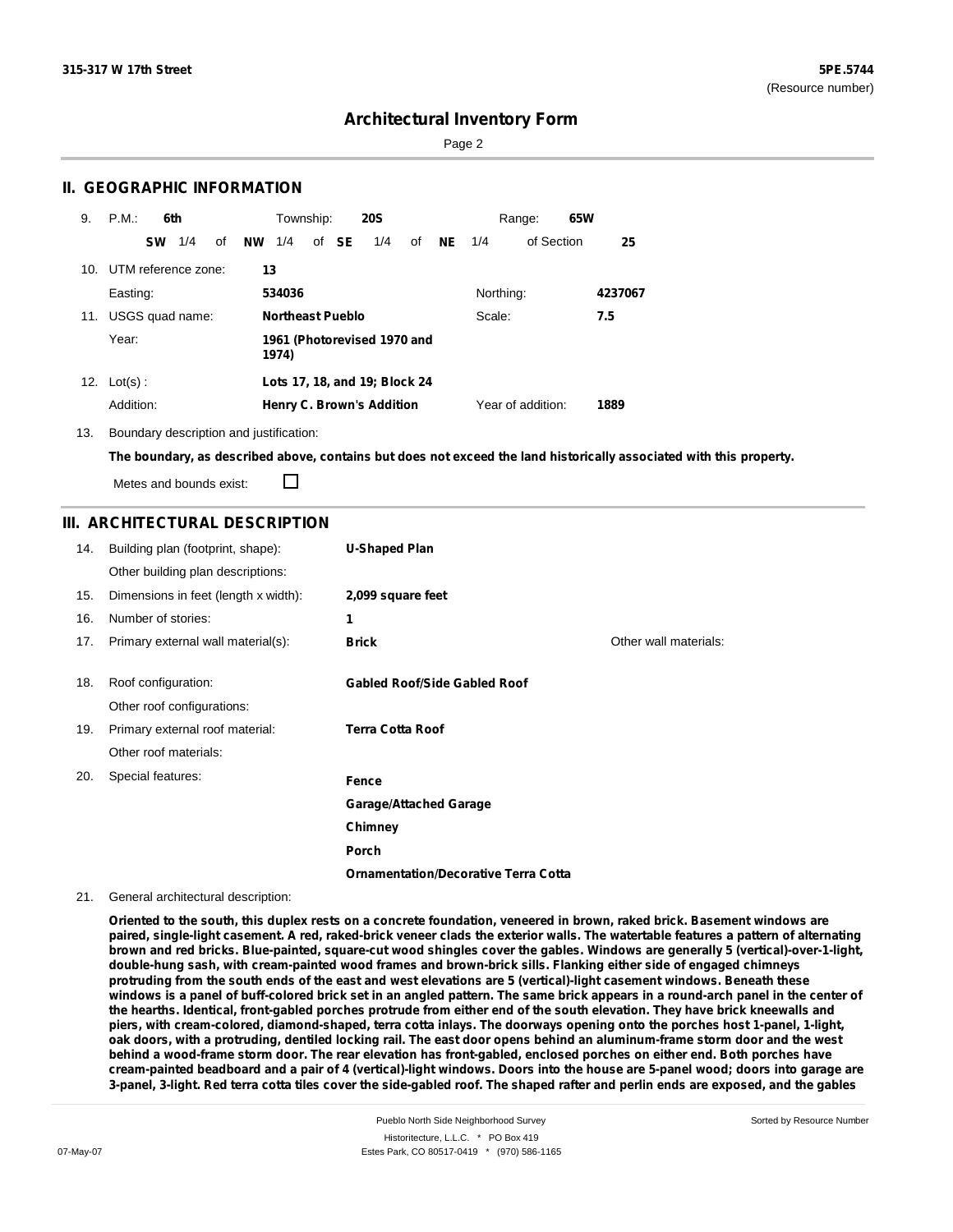Page 3

are clipped. Garages are attached to the northwest and northeast corners. Both host white-painted, overhead retractable garage doors. These attached garages have shed roofs and parapets. The east garage has a tri-fold door, with 3 lights and 2 **panels each. The west garage has a white-painted, wood, overhead-retractable garage door.**

22. Architectural style:

22. **Late 19th And Early 20th Century American Movements/Craftsman**

Other architectural styles:

Building type:

23. Landscape or special setting features:

This property is located on terrain sloping downward from northeast to southwest, with an elevation of around 4,700 feet above mean sea level. The neighborhood features modest, one- and two-story houses and large, multi-story commercial buildings associated with the adjacent Parkview Medical Center. Setbacks from West 17th Street are generally the same on this block. This property is situated on the north side of West 17th Street, between 311 West 17th Street to the east and 327 West 17th Street to the west. Separating the street from the sidewalk is a packed-earth strip. A planted-grass yard, with mature landscaping, covers the lot. Surrounding the back yard is a woven-wire fence; a chain-link fence divides the yard in half. A 2track concrete driveway runs along the east and west sides of the duplex, connecting West 17th Street to the attached garages.

24. Associated buildings, features or objects: **No associated buildings identified.**

### **IV. ARCHITECTURAL HISTORY**

| 25. | Date of Construction:  | Estimate:                        | Actual: | 1932                                                                                          |
|-----|------------------------|----------------------------------|---------|-----------------------------------------------------------------------------------------------|
|     | Source of Information: |                                  |         | Pueblo County Office of Tax Assessor. Property information card [internet].                   |
| 26. | Architect:             | unknown                          |         |                                                                                               |
|     | Source of information: |                                  |         |                                                                                               |
| 27. | Builder:               | unknown                          |         |                                                                                               |
|     | Source of information: |                                  |         |                                                                                               |
| 28. | Original Owner:        | Abe Pepper                       |         |                                                                                               |
|     | Source of information: | Co, consulted 1886 through 2003. |         | Pueblo City Directory. Pueblo, Co.; Salt Lake City; Kansas City, Mo.; and others: R.L. Polk & |

29. Construction history:

According to Pueblo County Tax Assessor records, this building was constructed in 1932. An analysis of the style, materials, and historical records corroborates this date. The only notable alteration has been the replacement of the west garage door.

- 30. Location: **original** Date of move(s):
	-

### **V. HISTORICAL ASSOCIATIONS**

| 31. | Original use(s):     | <b>Multiple Dwelling</b> |
|-----|----------------------|--------------------------|
| 32. | Intermediate use(s): | <b>Multiple Dwelling</b> |
| 33. | Current use(s):      | <b>Multiple Dwelling</b> |
| 34. | Site type(s):        | <b>Duplex</b>            |

35. Historical background:

The first owner of this duplex, constructed in 1932, was Abe Pepper, who also resided in the eastern half of the building, addressed as 315 West 17th Street. He was born in Russia on June 1, 1892. He came to Pueblo in 1911 and, five years later, opened a furniture store. The Pepper Furniture Company started on West Northern Avenue in Bessemer before moving to 313 North Santa Fe Avenue in 1918. After 15 years at that location, Pepper moved his furniture business to 230 North Union Avenue, where it remained until its founder's death. Pepper was an organizer and past president of the United Hebrew Center. He was also a past president of B'nai B'rith. With his wife, Pepper had a son, Sidney Pepper. Abe Pepper died of a massive heart attack **while tending the lawn of this duplex, on April 4, 1965.**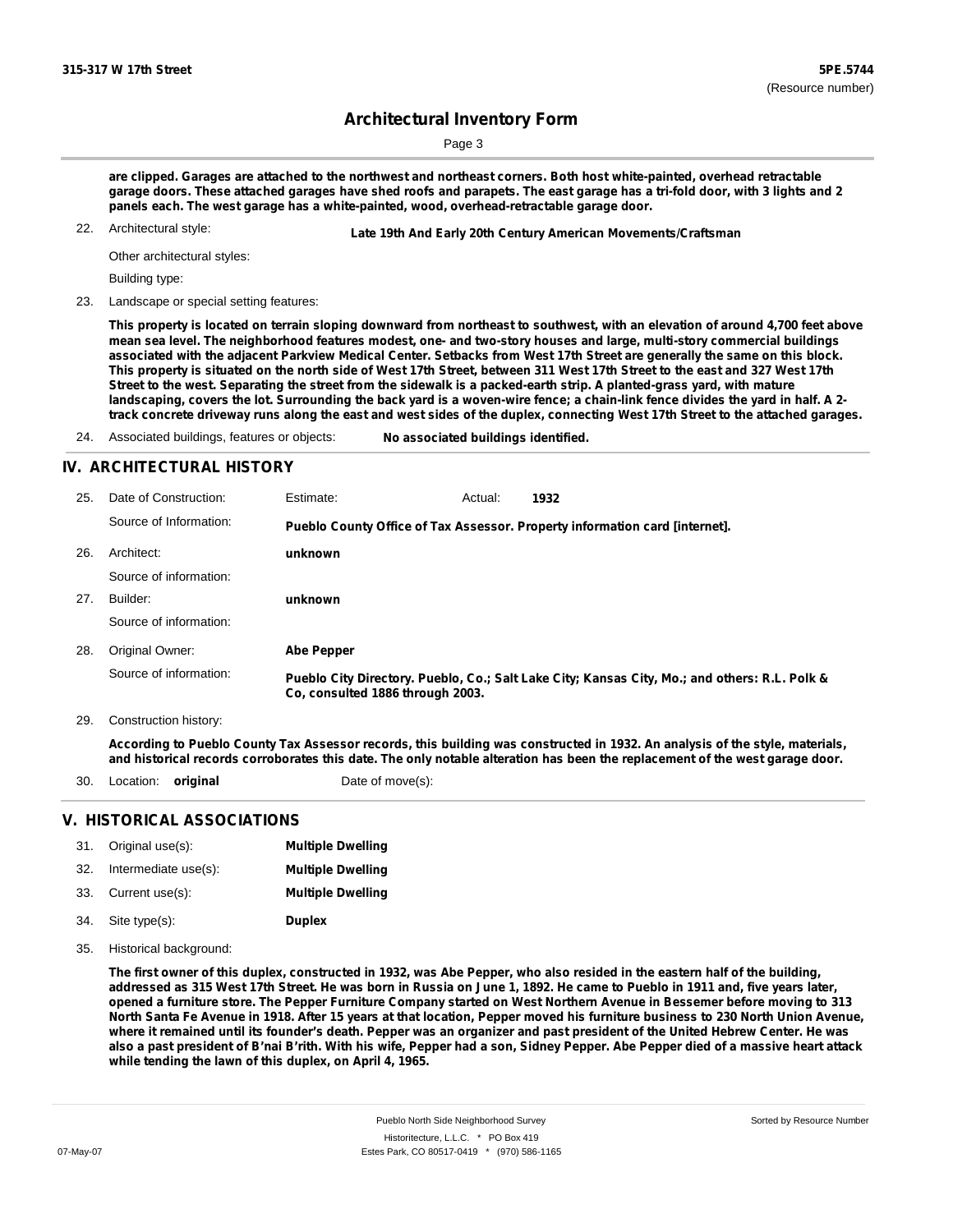Page 4

The duplex remained in the Pepper family until 1994, when Sidney Pepper sold it to Daniel L. Check. He, in turn, sold the duplex and lot to Maurine A. Clevenger in 1996. John J. and Patricia A. Grove, the current owners, acquired the property in 1999. They **operate the duplex as rental units.**

Some of the residents in the western half of the duplex, addressed as 317 West 17th Street, have been Lewis M. Culner, circa 1930; Jacob Blum, circa 1935 to circa 1940; Harper Gardner, circa 1945; Herman Deikman, circa 1950 to circa 1955; and Mary **Potter, circa 1960.**

**Pueblo County Office of Tax Assessor. Property information card [internet].**

**Pueblo City Directory. Pueblo, Co.; Salt Lake City; Kansas City, Mo.; and others: R.L. Polk & Co, consulted 1886 through 2003.**

**Sanborn Fire Insurance Maps (for Pueblo, Colorado). New York: Sanborn Map and Publishing Co., 1883, 1886, 1889, 1893, 1904-05, 1904-51, and 1904-52.**

**"Heart Attack Claims Abe Pepper of Pueblo." Pueblo Chieftain, 5 April 1965, p. 1.**

<sup>36.</sup> Sources of information: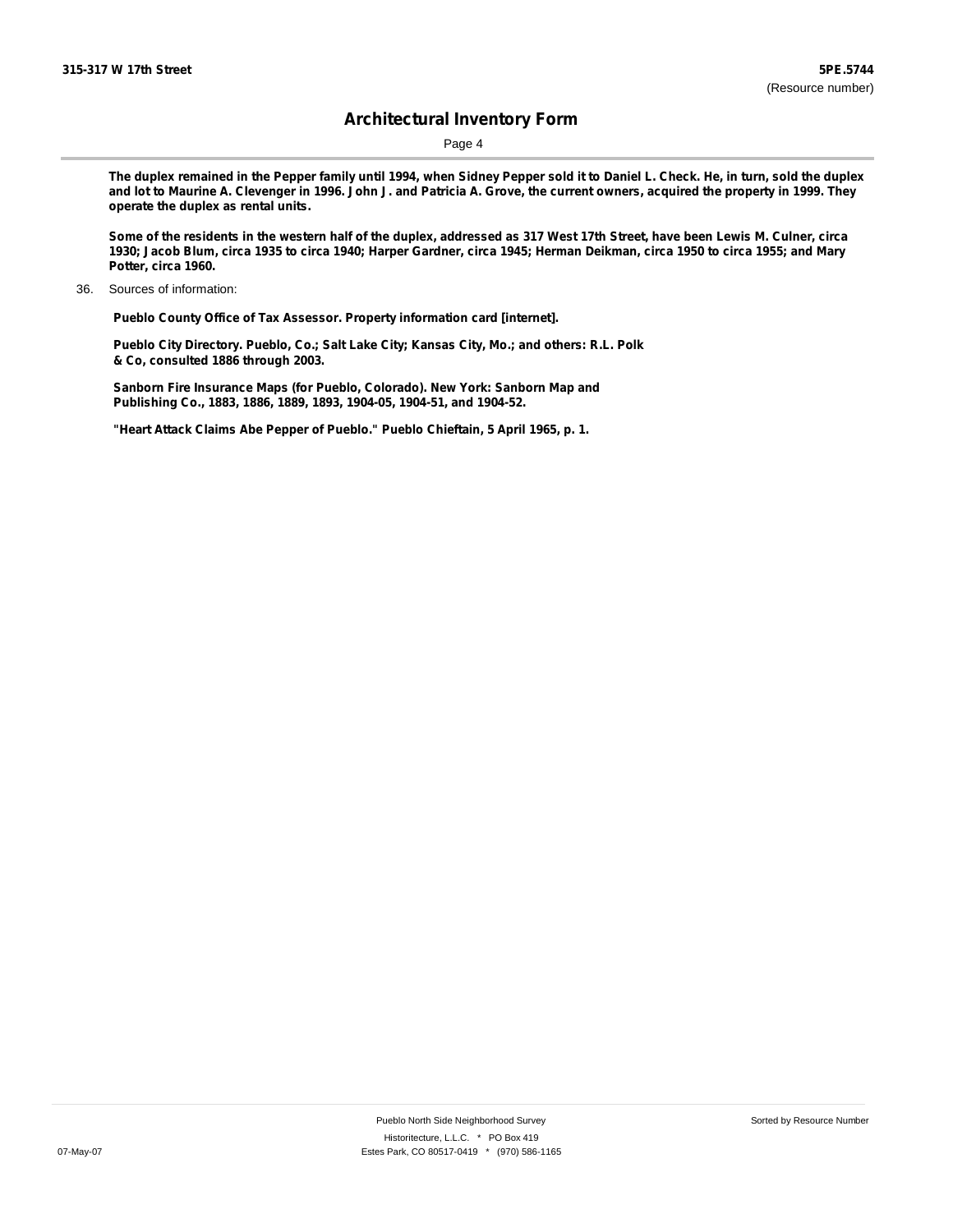Sorted by Resource Number

# **Architectural Inventory Form**

Page 5

|     | <b>VI. SIGNIFICANCE</b>                                                                                                                                                                                                                                                               |  |  |  |  |  |  |
|-----|---------------------------------------------------------------------------------------------------------------------------------------------------------------------------------------------------------------------------------------------------------------------------------------|--|--|--|--|--|--|
| 37. | Local landmark designation:<br>Yes<br>No.<br>$\mathbf{I}$                                                                                                                                                                                                                             |  |  |  |  |  |  |
|     | Designation authority:                                                                                                                                                                                                                                                                |  |  |  |  |  |  |
|     | Date of designation:                                                                                                                                                                                                                                                                  |  |  |  |  |  |  |
| 38. | Applicable National Register criteria:                                                                                                                                                                                                                                                |  |  |  |  |  |  |
|     |                                                                                                                                                                                                                                                                                       |  |  |  |  |  |  |
|     | A. Associated with events that have made a significant contribution to the broad pattern of our history.<br>B. Associated with the lives of persons significant in our past.<br>П                                                                                                     |  |  |  |  |  |  |
|     | C. Embodies the distinctive characteristics of a type, period, or method of construction, or represents the work<br>◙<br>of a master, or that possess high artistic values, or represents a significant and distinguished entity whose<br>components may lack individual distinction. |  |  |  |  |  |  |
|     | D. Has yielded, or may be likely to yield, information important in history or prehistory.                                                                                                                                                                                            |  |  |  |  |  |  |
|     | Qualifies under Criteria Considerations A through G (see manual).                                                                                                                                                                                                                     |  |  |  |  |  |  |
|     | Does not meet any of the above National Register criteria.                                                                                                                                                                                                                            |  |  |  |  |  |  |
|     | <b>Pueblo Standards for Designation:</b>                                                                                                                                                                                                                                              |  |  |  |  |  |  |
|     | <u>1a. History</u><br>Have direct association with the historical development of the city, state, or nation; or                                                                                                                                                                       |  |  |  |  |  |  |
|     | <u>1b. History</u><br>Be the site of a significant historic event; or<br>$\mathcal{L}_{\mathcal{A}}$                                                                                                                                                                                  |  |  |  |  |  |  |
|     | 1c. History<br>Have direct and substantial association with a person or group of persons who had influence on society.<br>$\mathcal{L}_{\mathcal{A}}$                                                                                                                                 |  |  |  |  |  |  |
|     | 2a. Architecture<br>Embody distinguishing characteristics of an architectural style or type; or<br>$\overline{\phantom{a}}$                                                                                                                                                           |  |  |  |  |  |  |
|     | 2b. Architecture                                                                                                                                                                                                                                                                      |  |  |  |  |  |  |
|     | Be a significant example of the work of a recognized architect or master builder, or<br>$\sim$                                                                                                                                                                                        |  |  |  |  |  |  |
|     | 2c. Architecture                                                                                                                                                                                                                                                                      |  |  |  |  |  |  |
|     | Contain elements of architectural design, engineering, materials, craftsmanship, or artistic merit which represent a<br>$\blacksquare$<br>significant or influential innovation;                                                                                                      |  |  |  |  |  |  |
|     | 2d. Architecture                                                                                                                                                                                                                                                                      |  |  |  |  |  |  |
|     | Portray the environment of a group of people or physical development of an area of the city in an era of history<br>$\overline{\phantom{a}}$<br>characterized by a distinctive architectural style.                                                                                   |  |  |  |  |  |  |
|     | <u>3a. Geography</u>                                                                                                                                                                                                                                                                  |  |  |  |  |  |  |
|     | Have a prominent location or be an established, familiar, and orienting visual feature of the contemporary city, or                                                                                                                                                                   |  |  |  |  |  |  |
|     | 3b. Geography<br>Promote understanding and appreciation of Pueblo's environment by means of distinctive physical characteristics<br>or rarity; or                                                                                                                                     |  |  |  |  |  |  |
|     | 3c. Geography<br>Make a special contribution to Pueblo's distinctive character.<br>$\Box$                                                                                                                                                                                             |  |  |  |  |  |  |
|     | Not Applicable                                                                                                                                                                                                                                                                        |  |  |  |  |  |  |
|     | Does not meet any of the above Pueblo landmark criteria.<br>$\overline{\phantom{a}}$                                                                                                                                                                                                  |  |  |  |  |  |  |
| 39. | Area(s) of Significance:<br><b>Architecture</b>                                                                                                                                                                                                                                       |  |  |  |  |  |  |
| 40. | Period of Significance:<br>1932                                                                                                                                                                                                                                                       |  |  |  |  |  |  |
| 41. | National:<br>Level of significance:<br>State<br>Local<br>$\Box$<br>70                                                                                                                                                                                                                 |  |  |  |  |  |  |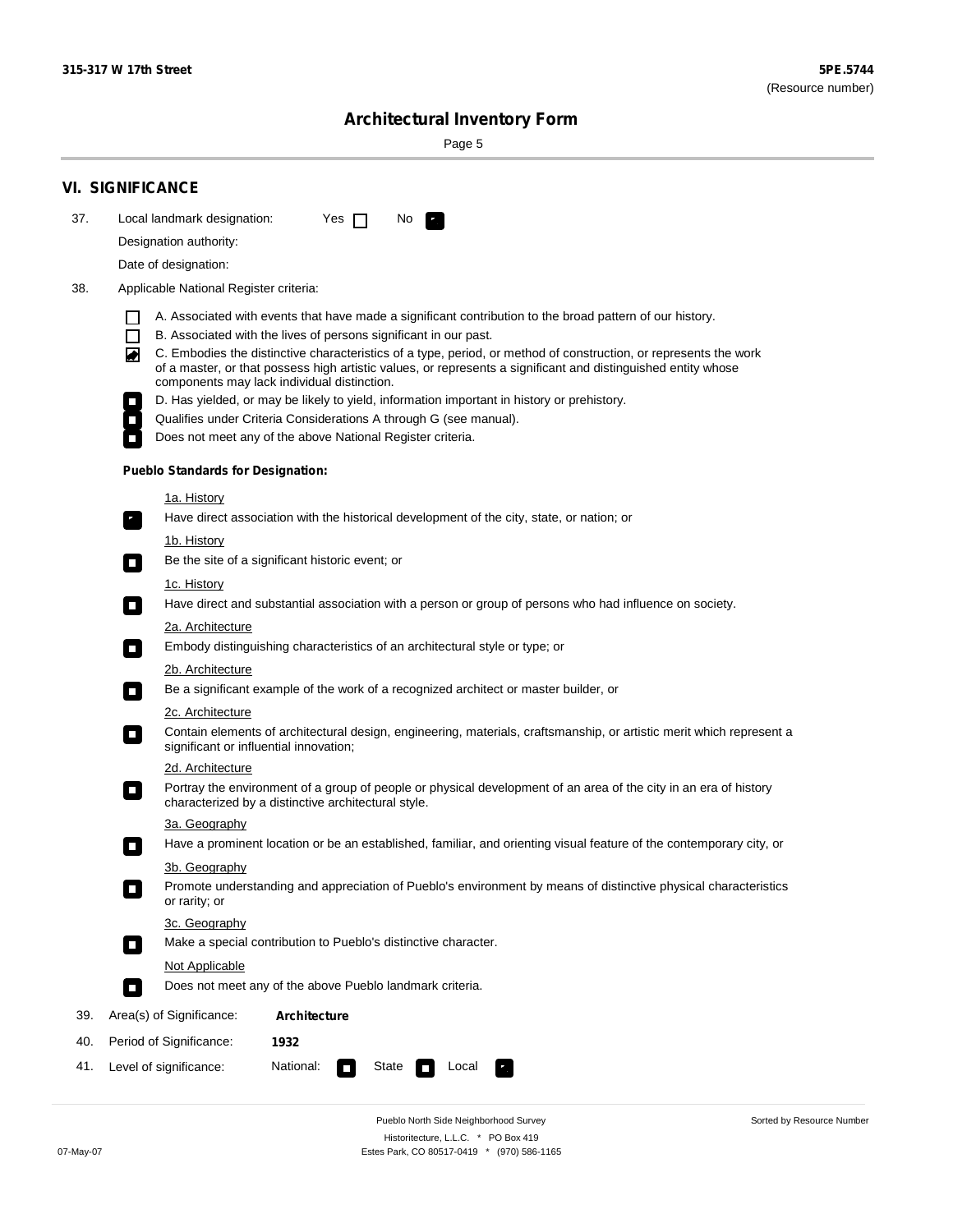Page 6

#### 42. Statement of significance:

This property is historically significant under Pueblo Local Landmark criterion 1A for its association with the development of **Pueblo's North Side Neighborhood, when the city's professional and entrepreneurial class moved northward to construct** large homes, like this one, in the latest contemporary suburban styles. As well, the duplex is architecturally significant under National Register criterion C (Pueblo Local Landmark criterion 2A) as an example of the Craftsman style. However, the levels of architectural and historical significance, combined with physical integrity, are not to the extent that this property would qualify for individual listing in the National Register of Historic Places, the Colorado State Register of Historic Properties, or as a City of Pueblo Landmark. It is, nonetheless, a contributing resource within any potential historic district.

#### 43. Assessment of historic physical integrity related to significance:

Constructed in 1932, this house exhibits a moderately high level of physical integrity relative to the seven aspects of integrity as defined by the National Park Service and the Colorado Historical Society: location, setting, design, materials, workmanship, feeling, and association. The only notable alteration has been the replacement of the western garage door. This **property retains sufficient physical integrity to convey its architectural and historical significance.**

#### **VII. NATIONAL REGISTER ELIGIBILITY ASSESSMENT**



**classes. Its diversity of architectural styles and forms directly represents the city's changing economic and cultural climates. As well, the neighborhood is distinctive because it appears to have evolved independently of the area's dominant industry, steel manufacturing.**

> Yes Yes

**The Second Second** 

Non<sub>d</sub> N/A No  $\blacksquare$  N/A  $\blacksquare$ 

If there is National Register district potential, is this building contributing:

If the building is in existing National Register district, is it contributing: 46.

#### **VIII. RECORDING INFORMATION**

| 47. | Photograph numbers): | <b>CD-ROM Photo Disc: North Side Photos</b>  |
|-----|----------------------|----------------------------------------------|
|     |                      | File Name(s): 17thstw315-317                 |
|     | Negatives filed at:  | <b>Special Collections</b>                   |
|     |                      | <b>Robert Hoag Rawlings Public Library</b>   |
|     |                      | 100 East Abriendo Avenue                     |
|     |                      | Pueblo, CO 81004-4290                        |
| 48. | Report title:        | <b>Pueblo North Side Neighborhood Survey</b> |
| 49. | $Date(s)$ :          | 07/25/05                                     |
| 50. | Recorder(s):         | <b>Adam Thomas</b>                           |
| 51. | Organization:        | Historitecture, L.L.C.                       |
| 52. | Address:             | <b>PO Box 419</b>                            |
|     |                      | Estes Park, CO 80517-0419                    |
| 53. | Phone number(s):     | (970) 586-1165                               |
|     |                      |                                              |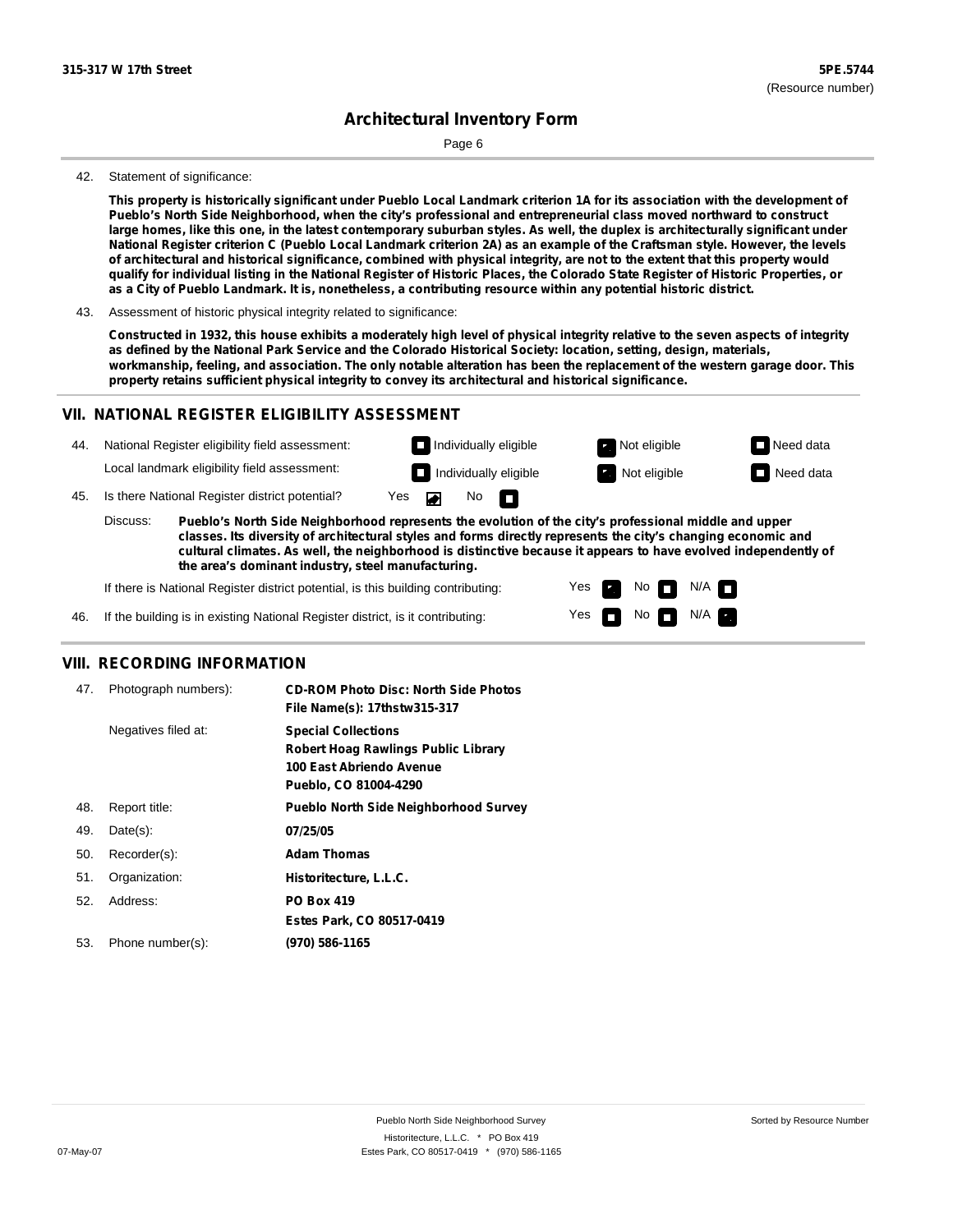

Page 7